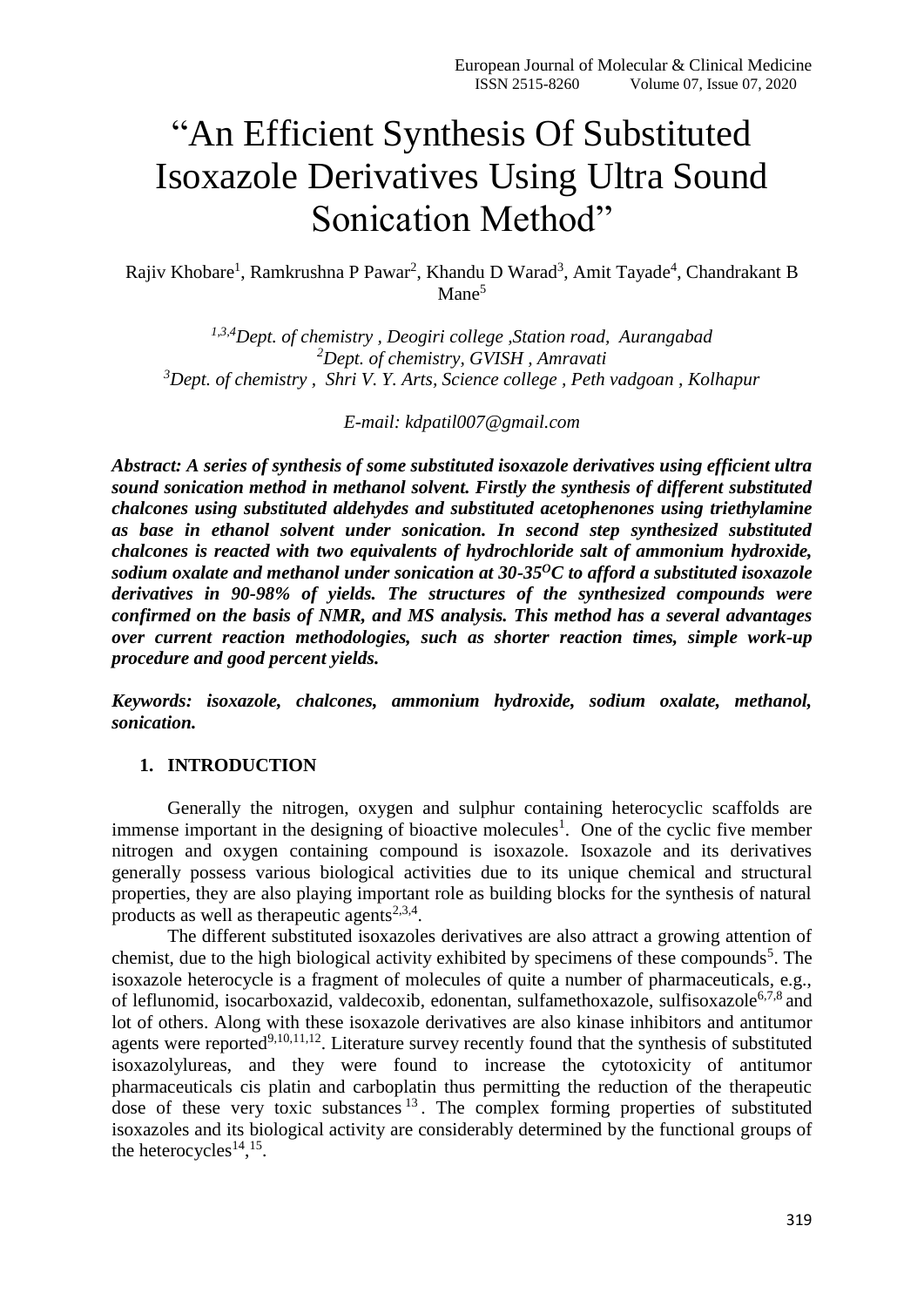A lot of general synthetic methods are also reported for the synthesis of isoxazole derivatives<sup>16</sup>. However, some of these methods suffer from several disadvantages such as multisteps, harsh reaction conditions, long reaction times and large amount of promoters. Therefore, the development of new synthetic approaches using mild reaction conditions remains an active research area. In order to synthesize isoxazole ring systems, various synthetic methods have been reported $17,18$ .

Nowadays sonochemistry is attracting research activity within the synthetic chemistry, due to it is new approach to the preparation of organic compounds. In the past two decades, sonochemical methods have become widely used in organic synthesis  $19, 20, 21$ . Ultrasonic irradiation technique has been employed, not only to improve yields, but also decrease reaction times in a large variety of different heterocycles. As comparing with traditional or conventional methods, this method is easily controllable and more convenient for synthesis. A large number of organic reactions can be carried out within a shorter reaction time, higher yield and milder conditions under ultrasound are also reported<sup>22, 23, 24, 25</sup>.

The aim of our present work based on the importance of isoxazole derivatives, consisted in the preparation of substituted isoxazoles derivatives using new synthetic routes continuation of our efforts to develop new synthetic routes of biological active heterocycles<sup>26,27,28,29,30,31</sup>.

#### *Experimental*

#### **2. MATERIAL AND METHODS**

All the chemicals and required raw materials are purchased from commercial suppliers and used without further purification or as it is received. Melting points were determined using a Thermo Scientific Fluke 51 II, model IA 9100 melting point apparatus and reported uncorrected. <sup>1</sup>H NMR (500 MHz) and <sup>13</sup>C NMR (126 MHz) spectra were recorded at room temperature on a Bruker Ultra Shield 500 using tetramethylsilane (TMS) as the internal standard and deuterated chloroform (CDCl3) as the solvent. EI-MS were run on a Shimadzu GC-MS 2010 spectrometer, which was operating at 70 eV in positive mode. The ultrasonic irradiation was performed by using a Branson ultrasonic cleaner bath, model 1510, AC input 115 V, output 50 W, with capacity of 1.9 liters having a mechanical timer (60 min with continuous hold) and heater switch, 47 KHz.

*General Procedure for the Synthesis of substituted chalcones (3a-j):*

The equimolar amount of substituted benzaldehydes **1** (0.5mmol) and different substituted acetophenones **2** (0.5mmol) were taken in two neck 100ml RBF. Then 50ml of ethanol were added under the sonication of reaction mass after well stirring dropwise addition of triethylamine (0.8mmol) were stated and completed in 2 minutes at room temperature. After the formation of solid precipitates TLC was checked using mobile phase n-hexane: ethyl acetate, 8:2 ratios. After the completion of reaction (6-10 minutes) observed by TLC sonication is stopped. The obtained precipitates was poured on ice cold water, stirred well, solid form were filtered, washed with ice cold water and recrystallized from 50% ethanol to give the corresponding chalcones **3a-j** in purest form.

### *General Procedure for the Synthesis of isoxazole derivatives (4a-j):*

A solution of substituted chalcones **3a-j** (0.05mmol) and methanol 10ml were taken in 50ml 2 necks RBF and well sonicate. After that sodium oxalate (0.01mmol) and hydrochloride salt of ammonium hydroxide (0.1mmol) were added in reaction mass. Then the reaction mass were sonicated for the completion of reaction  $(5-8 \text{ minutes})$  at  $30-35^{\circ}\text{C}$ temperature. The progress of reaction were monitored by using a TLC (using mobile phase nhexane: ethyl acetate, 8:2 ratios), after completion observed by TLC to stop the sonication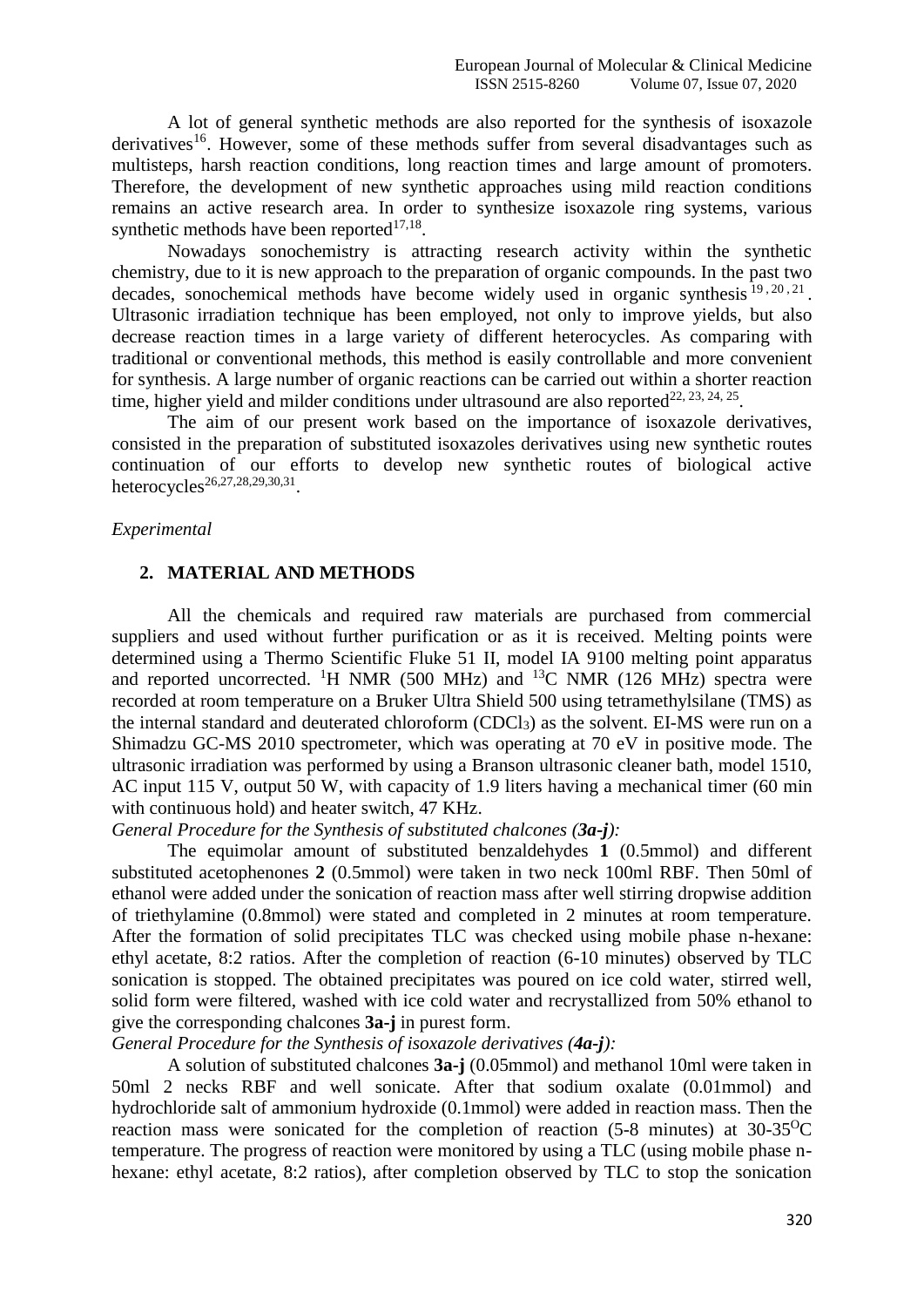and reaction mass taken for the final work up. The reaction mixture was then treated with cold methanol and filtered to leave a solid product, which was crystallized from a hexane/methanol mixture to yield pure product **4a-j**. Some of the products were characterized by their physical and spectral data such as  $MS$ ,  $^{1}H NMR$ ,  $^{13}C NMR$  analysis.

#### *3-(4-Methoxy-phenyl)-5-p-tolyl-isoxazole (4a):*

Mass: m/z 266.2 [M+H<sup>+</sup>]. <sup>1</sup>H NMR (500 MHz, CDCl<sub>3</sub>) δ 7.47 (d, 1H), 7.37-7.33 (m, 3H), 7.17 (d, 2H), 6.80 (d, 2H), 6.69 (d, 1H), 3.75 (s, 3H), 2.34 (s, 3H). <sup>13</sup>C NMR (126 MHz, CDCl3) δ 159.4, 157.0, 148.7, 138.1, 130.9, 128.1, 128.0, 127.9, 127.4, 113.9, 113.1, 54.3, 20.3. IR; 3307, 2920, 1605, 1514, 1406, 1268.

*3,5-Bis-(4-methoxy-phenyl)-isoxazole (4b):* 

Mass: m/z 282.2 [M+H+]. 1H NMR (500 MHz, CDCl3) δ 7.53 (d, 1H), 7.47 – 7.43 (m, 3H), 6.96 (d, 2H), 6.88 (d, 2H), 6.76 (d, 1H), 3.86 (s, 3H), 3.83 (s, 3H). 13C NMR (126 MHz, CDCl3) δ 160.4, 160.3, 157.9, 139.1, 130.5, 128.9, 127.3, 115.1, 114.1, 113.8, 55.3. IR; 3307, 2920, 1605, 1514, 1406, 1268.

#### **3. RESULTS AND DISCUSSION**

In the present study to obtain functionalized heterocycles through the development of ultra sound sonication irradiation synthetic strategies. The syntheses were carried out using a starting compounds substituted benzaldehydes **1** and substituted acetophenones **2**. Initially the condensation of substituted aldehydes and ketones using triethyl amine as base in ethanol solvent to gives substituted chalcones **3a-j.** As a part of our ongoing synthesis on the isoxazole and application of ultrasonic irradiation as a useful and clean technique in organic synthesis, we were synthesized chalcone derivatives in under ultrasound irradiation method (scheme 1).

Secondly, we were examined the cyclocondensation reaction between substituted chalcone derivatives **3a-j** and hydrochloride salt of ammonium hydroxide in presence of catalytic amount of sodium oxalate under a methanol solvent to afford substituted isoxazole derivatives **4a-j** under sonication method (scheme 1).

The present reaction were worked best under sonication conditions in methanol solvent at ambient temperature (30-35°C) to provide good yield of the synthesized isoxazole derivatives (90–98%) in a short time, and the results are summarized in Table 1.

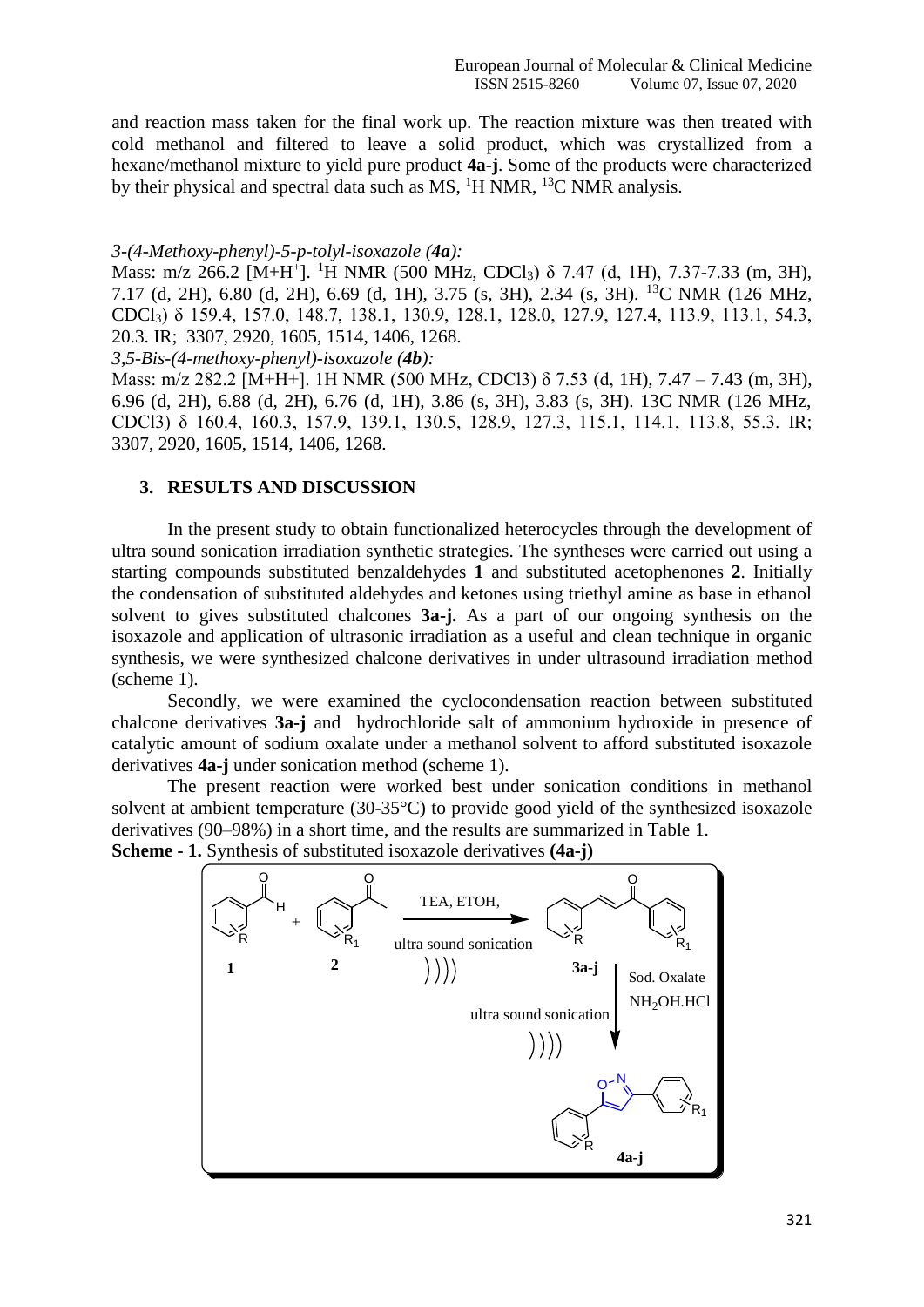To the best of our knowledge, this synthetic methodology provides first example of ultrasound-promoted approach for the synthesis of this type of substituted isoxazole derivatives. The structures of the two synthesized compounds were established by their NMR and MS analysis remaining compounds were confirmed by the melting point reported in the literature data.

| <b>Entry</b>   | <b>Product</b>                                  | Time (min.)    | $%$ yield <sup>a</sup> | M.P. O C <sup>b</sup>           |
|----------------|-------------------------------------------------|----------------|------------------------|---------------------------------|
| 4a             | $0 - N$<br>OCH <sub>3</sub>                     | 6              | 92                     |                                 |
| 4 <sub>b</sub> | $\overline{Q-N}$<br>OCH <sub>3</sub><br>$H_3CO$ | 8              | 90                     | 176-177                         |
| 4c             | $O - N$                                         | $8\,$          | 96                     | 75-77<br>$(76-78)^{30}$         |
| 4d             | $O-N$<br>OCH <sub>3</sub>                       | 9              | 90                     | $120 - 121$<br>$(118-120)^{30}$ |
| 4e             | $\overline{OCH_3}$<br>$O-N$                     | 8              | 95                     | 77-80<br>$(76-78)^{30}$         |
| 4f             | $Q-N$                                           | 10             | 93                     | $134 - 135$<br>$(134-136)^{30}$ |
| 4g             | $O-N$                                           | 10             | 90                     | 105-107<br>$(106-108)^{30}$     |
| 4h             | $0^{-N}$                                        | $\overline{7}$ | 98                     | 75-76<br>$(74-76)^{30}$         |
| 4i             | $0^{-N}$                                        | 6              | 90                     | $60-61$<br>$(59-61)^{30}$       |
| 4j             | $O-N$                                           | $8\,$          | 91                     | 141-142<br>$(140-142)^{30}$     |

Table – 1. Physical parameters of the synthesized isoxazole.

 $a =$  Isolated yield.

 $b$  = under bracketed melting points are reported.<sup>32</sup>

The <sup>1</sup>H NMR spectrum for compound **4a** in deuterated chloroform solvent showed proton signals of the isoxazole moiety as an ABX-type spin system, and the proton signals were observed as  $\delta$  7.47 doublet for one hydrogen,  $\delta$  7.37-7.33 multiplates for three hydrogen, δ 7.17 doublet for two hydrogen, δ 6.80 doublet for two hydrogen, δ 6.69 doublet for one hydrogen,  $\delta$  3.75 singlet for three hydrogen and  $\delta$  2.34 singlet for three hydrogen. <sup>13</sup>C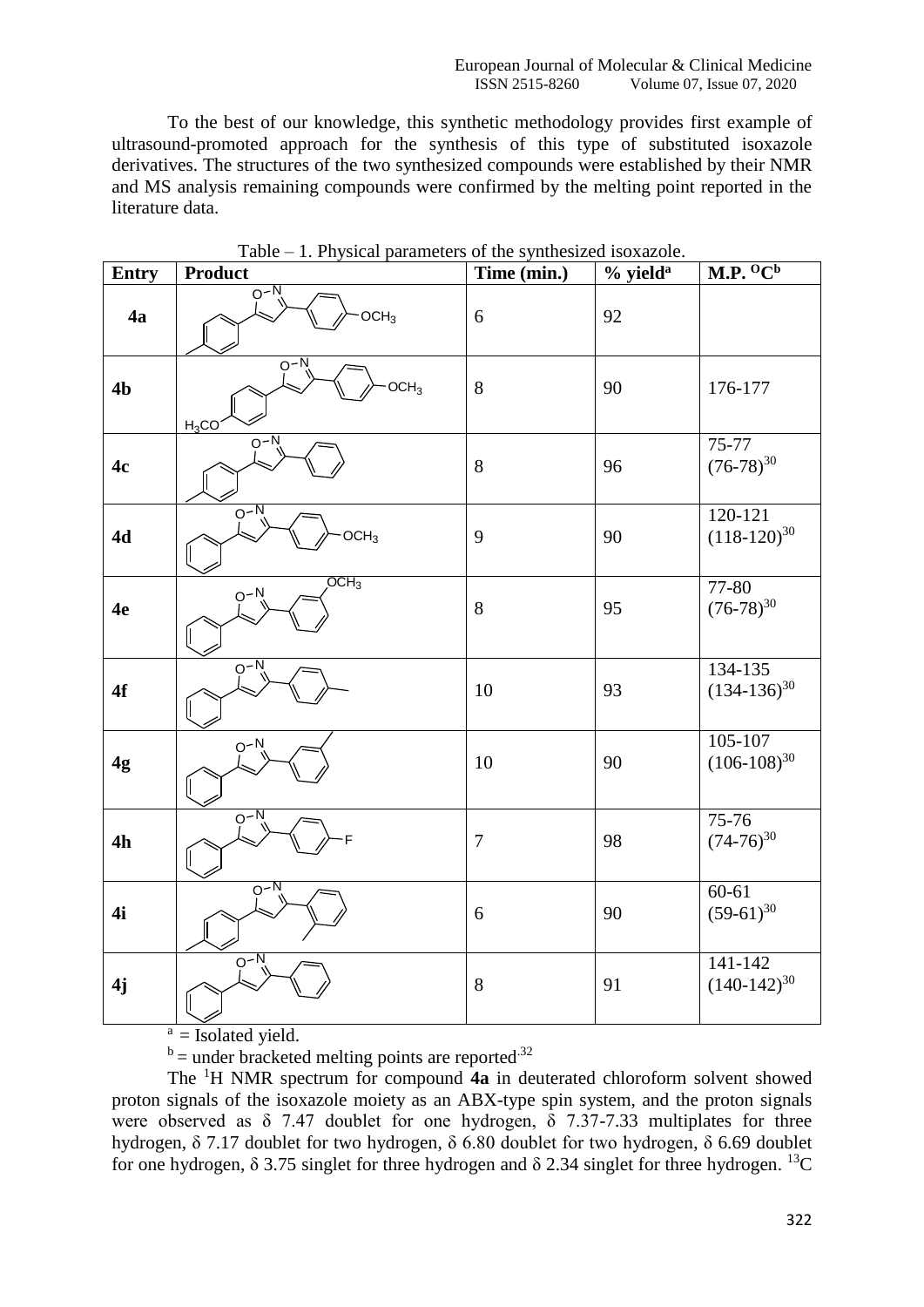NMR also confirms the formation of particular compound. Positive mode mass spectra are also supports the formation of **4a** i.e. m/z 266.2.

#### *Antibacterial activity*

The synthesized compounds (4a-j) were assessed for antibacterial activity using different micro-organisms like *E. Coli, S. Aureus* and *Pseudomonas Aerogenosa*. Disc diffusion method was used for antibacterial activity on nutrient agar plates. Briefly, agar (pH  $= 7.2 - 7.4$ ; Mueller-Hinton) was placed into Petri dish (100 mm size and 4 mm depth). Discs containing known amounts of an antimicrobial agent were placed on the surface of an agar plate that has been inoculated with a standardized suspension of microorganisms to be tested. The MZI for rifampicin (antibacterial) was used as reference values (in millimeters) as given in Table-1.

| Compound no    | E. Coli | S. Aureus | Pseudomonas |
|----------------|---------|-----------|-------------|
| 4a             | 8       | 14        | 11          |
| 4 <sub>b</sub> | 10      | 15        | 13          |
| 4c             | 9       | 14        | 12          |
| 4d             | 9       | 17        | 13          |
| 4e             | 9       | 15        | 12          |
| 4f             | 7       | 16        | 13          |
| 4g             | 10      | 15        | 12          |
| 4h             | 10      | 17        | 11          |
| Standard       | 10      | 12        | 9           |

Table-1: Antimicrobial activity of synthesized derivative





## **4. RESULTS OF ANTIMICROBIAL ACTIVITY**

All the compounds shoed good antibacterial activity and the results are comparable with standard. Compound 4d and 4h were most active.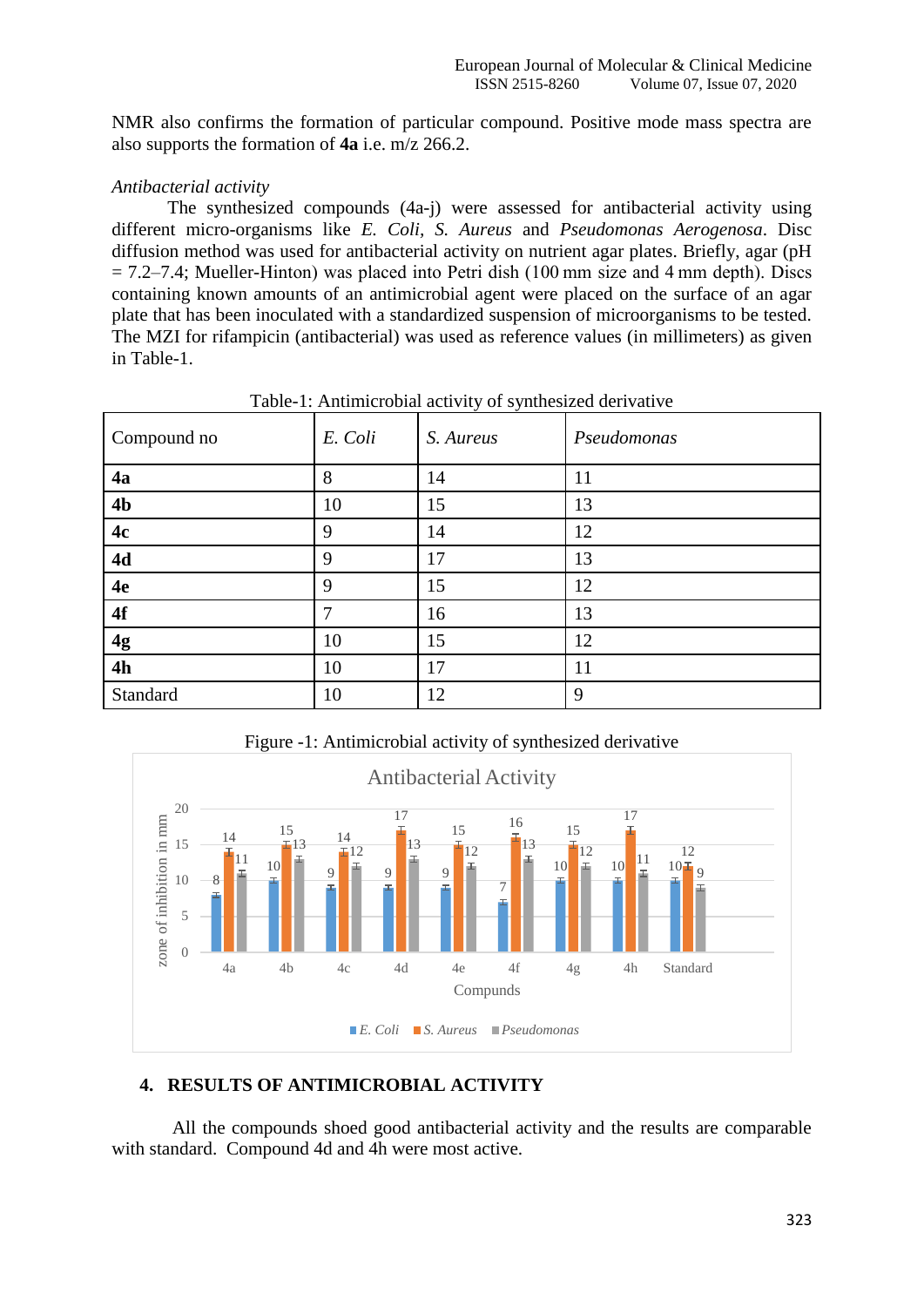## **5. CONCLUSIONS**

Ultrasound promoted reaction of a substituted chalcones with hydrochloride salt of ammonium hydroxide and catalytic amount of sodium oxalates afforded the corresponding substituted isoxazole derivatives in good yields and short reaction times at ambient conditions such as simple, facile and efficient fashion. Due to the broad spectrum of biological activities of isoxazole derivatives present synthetic protocol having immense importance.

## *Acknowledgments*

Authors are thankful to principal and Head of dept. of chemistry, Deogiri College, Station road, Aurangabad for providing laboratory and library facilities.

## *Conflict of Interest*

The authors declare no conflict of interest in the present work.

# **6. REFERENCES**

- 1 [ 1] Santosh Raut, Atul Tidke, Bharat Dhotre and Pathan Mohd Arif, *Mini-Reviews in Organic Chemistry*, **2020**, 17(4), 363-404. https://doi.org/10.2174/1570193X16666190430160324.
- [ 2] Paul Ratcliffe, et. al. *Bioorg. Med. Chem. Lett*. **2011**, *21*, 4652–4657.
- [ 3] Barbara Cosimelli, Francesca Simorini, Sabrina Taliani, Concettina La Motta, Federico Da Settimo, Elda Severi, Giovanni Greco, Ettore Novellino, Barbara Costa, Eleonora Da Pozzo, Sara Bendinelli, Claudia Martini. *Eur. Jour. Med. Chem*. **2011**, *46*, 4506- 4520.
- [ 4] Datong Zhang, Jiong Jia, Lijuan Meng, Weiren Xu, Lida Tang and Jianwu Wang. *Arch Pharm Res.* **2010***,* 33 (6)*,* 831-842*.*
- [ 5] Clerici, F., Gelmi, M. L., Pellegrino, S., and Pocar, D., *Bioactive Heterocyces III*, Berlin–Heidelberg: Springer, **2007**, 9,179.
- [ 6] Gardner, T. S., Wenis, E., and Lee, J., *J. Med. Pharm. Chem*., **1960**, 2, 133.
- [ 7] Talley, J. J., Brown, D. L., Carter, J. S., Graneto, M. J., Koboldt, C. M., Masferrer, J. L., Perkins, W. E., and Rogers, R. S., *J. Med. Chem*., **2000**, 43, 775.
- [ 8] Murugesan, N., Gu, Z., Spergel, S., Young, M., Chen, P., Mathur, A., Leith, L., Hermsmeier, M., Liu, E. C., Zhang, R., Bird, E., Waldron, T., Marino, A., Koplowitz, B., Humphreys, W. G., Chong, S., Morrison, R. A., Webb, M. L., Moreland, S., Trippodo, N., and Barrish, J. C., *J. Med. Chem*., **2003**, 46, 125.
- [ 9] Smith, R. A., Barbosa, J., Blum, C. L., Bobko, M. A., Caringal, Y. V, Dally, R., Johnson, J. S., Katz, M. E., Kennure, N., Kingery-Wood, J., Lee, W., Lowinger, T. B., Lyons, J., Marsh, V., Rogers, D. H., Swartz, S., Walling, T., and Wild, H., *Bioorg. Med. Chem. Lett*., **2001**, 11, 2775.
- [ 10] Kamal, A., Bharathi, E. V., Reddy, J. S., Ramaiah, M. J., Dastagiri, D., Reddy, K., Viswanath, A., Reddy, T. L., Shaik, T. B., Pushpavalli, S. N. C. V. L., and Bhadra, M. P., *Eur. J. Med. Chem*., **2011**, 46, 691.
- [ 11] Shailaja, M., Manjula, A., and Vittal Rao, B., *Indian J. Chem*., **2011**, 50B, 214.
- [ 12] Raut S. V., Tidke A. D., Dhotre B. K. & Pathan M. A. *Polycyclic Aromatic Compounds*, **2019,** DOI: [10.1080/10406638.2019.1665552](https://doi.org/10.1080/10406638.2019.1665552)